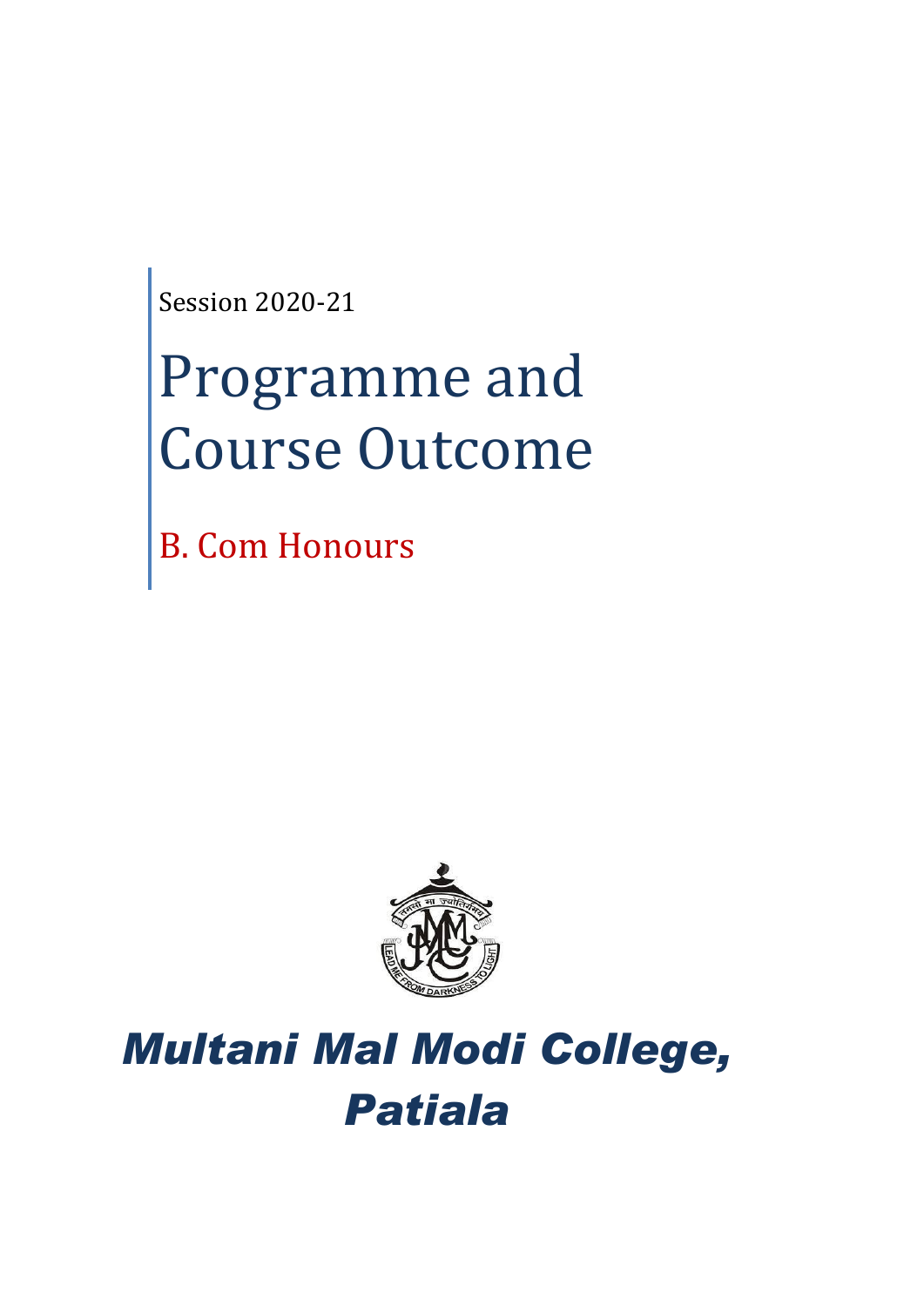# **Program Outcomes (POs)**

**PO-1**: After completing three years Bachelors in Commerce with honours, students would gain a thorough grounding in the fundamentals of Commerce and finance.

**PO-2:** The commerce and finance focussed curriculum offers a number of specializations and practical exposures which would equip the student to face the modern day challenges in Commerce and Business.

**PO-3**: The all inclusive outlook of the course offers a number of value based and joboriented courses ensures that students are trained up to date and the student will be able to do higher education and advanced research in the field of Commerce and Finance.

**PO-4**: The knowledge of accounting beyond fundamentals results in affective development of the students, hence will make them progress to valuing and organization levels.

**PO-5:** Will gain through systematic and subject skills within various disciplines of commerce, business, accounting, economics, statistics, and finance, auditing and direct and indirect taxes.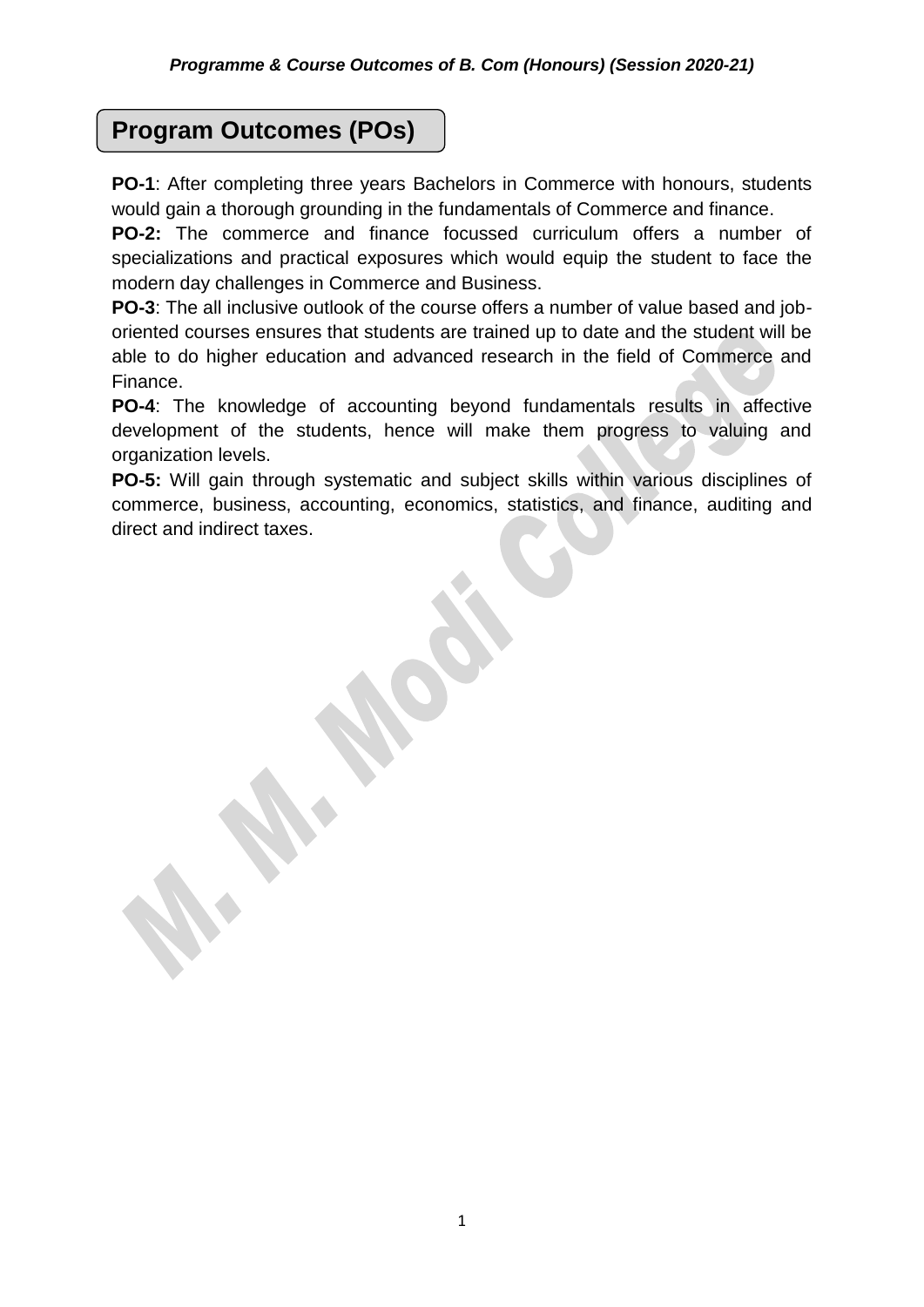# **Course Outcomes (COs)**

#### **B. Com (Honours) - I**

#### **Semester-1st**

| Code           | <b>Course</b>                                 |  |
|----------------|-----------------------------------------------|--|
| <b>BCH 101</b> | Punjabi                                       |  |
| <b>BCH 102</b> | <b>Communication Skills</b>                   |  |
| <b>BCH 103</b> | <b>Fundamentals of Financial Accounting-I</b> |  |
| <b>BCH 104</b> | <b>Business Organization</b>                  |  |
| <b>BCH 105</b> | <b>Micro Economics</b>                        |  |
| <b>BCH 106</b> | <b>Business Law-I</b>                         |  |

#### **Semester-2nd**

| Code           | <b>Course</b>                                  |
|----------------|------------------------------------------------|
| <b>BCH 201</b> | Punjabi                                        |
| <b>BCH 202</b> | <b>Computer Application In Business</b>        |
| <b>BCH 203</b> | <b>Fundamentals of Financial Accounting-II</b> |
| <b>BCH 204</b> | <b>Functional Management</b>                   |
| <b>BCH 205</b> | <b>Macro Economics</b>                         |
| <b>BCH 206</b> | <b>Business Law-II</b>                         |

#### **BCH 101: PUNJABI**

## **ਪੰਜਾਬੀ ਲਾਜ਼ਮੀ ਵਿਸ਼ੇਦੀ ਪੜ੍ਹਾਈ ਉਪਰੰਤ ਵਿਵਦਆਰਥੀਆਂ ਦੀ ਯੋਗਤਾ ਅਤੇਸਮਰਥਾ ਵਿਚ ਸਾਰਥਕ ਿਾਧਾ ਹੋਿੇਗਾ**

:1-COਸਾਹਿਤਕ ਰਚਨਾਵਾਂ ਦੇ ਮਾਧਿਅਮ ਨਾਲ ਵਿਦਿਆਰਥੀਆਂ ਅੰਦਰ ਸਾਹਿਤਕ ਰਚੀਆਂ ਦਾ ਵਿਕਾਸ ਹੋਵੇਗਾ

- :2-COਭਾਸ਼ਾ ਦੀ ਸਿਧਾਂਤਕ ਜਾਣਕਾਰੀ ਨਾਲ ਵਿਦਿਆਰਥੀ ਦੀ ਭਾਸ਼ਾਈ ਸਮਰੱਥਾ ਵਿਚਵਾਧਾ
- :3-COਸਮਾਜਿਕ ਵਾਤਾਵਰਣ ਤੇ ਸਭਿਆਚਾਰਕ ਵਿਸ਼ਿਆਂ ਸਬੰਧੀ ਗਿਆਨ ਦੀ ਪਾਪਤੀ
- :4-COਆਲੋਚਨਾਤਮਕ ਤੇ ਸਿਰਜਣਾਤਮਕ ਸੋਚ ਪਹੰਚਦਾ ਵਿਕਾਸ

:5-COਮਨੁੱਖੀ ਹੋਂਦ ਦੇ ਸੰਕਟਾਂ ਦੀ ਨਿਸ਼ਾਨਦੇਹੀ ਅਤੇ ਉਹਨਾਂ ਦਾ ਯੋਗ ਹੱਲ ਲੱਭਣ ਦੇ ਸਮਰੱਥ ਹੋਣਾ

:6-COਵਿਦਿਆਰਥੀ ਆਪਣੇ ਵਿਚਾਰਾਂ ਨੂੰ ਲਿਖਿਤ ਅਤੇ ਮੌਖਿਕ ਰੂਪ ਵਿਚ ਵਿਅਕਤਕਰਨ ਦਾ ਹਨਰ

:7-OCਪ੍ੰਜਾਬੀ ਭਾਸ਼ਾ ਦੀ ਹਵਆਕਰਨਕ ਮੁਿਾਰਤ ਨਾਲ ਹਕਸੇਵੀ ਿੋਰ ਭਾਸ਼ਾ ਨ ੰ ਆਸਾਨੀ ਨਾਲ ਗਰਹਿਣ/ਸਮਝਣ ਦੀ ਯੋਗਤਾ

#### **BCH 102: COMMUNICATION SKILLS**

After completion of this course student will be able to:

CO-1: Develop clear and lucid writing skills.

- CO-2: Approach ideas with a creative bent of mind.
- CO-3: Draft business correspondence effectively with great brevity and clarity.
- CO-4: Develop overall linguistic competence and communication skills.
- CO-5: Show proficiency in soft skills required for national and global placements.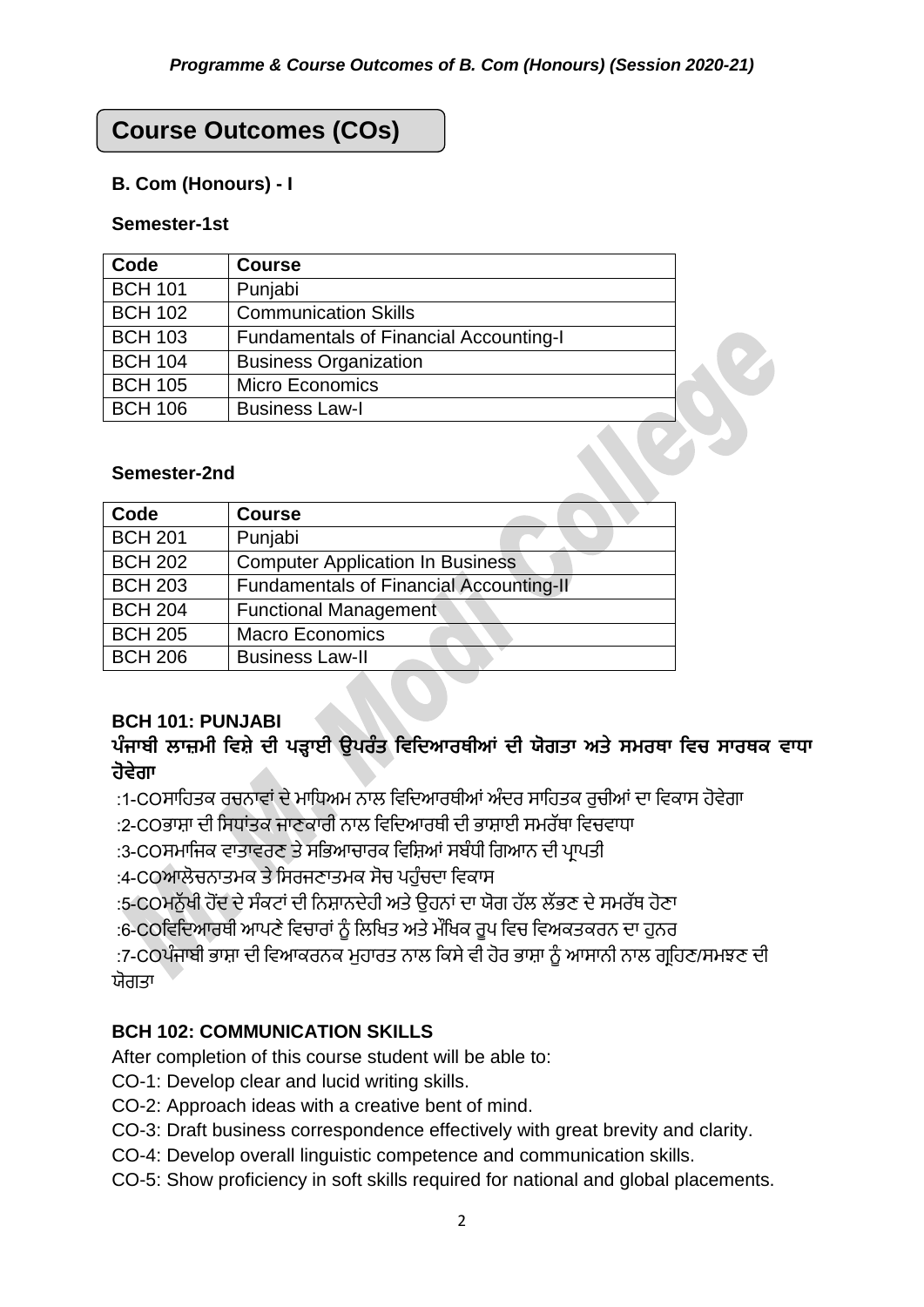#### **BCH 103: FUNDAMENTALS OF FINANCIAL ACCOUNTING-I**

Upon successful completion of this course, the students will be able to:

CO-1: Acquire conceptual knowledge of basics of accounting, prepare ledger accounts and do journal entries accordingly.

CO-2: Equip himself with the knowledge of accounting process and preparing financial statements in accordance with appropriate standards.

CO-3: Prepare Bank Reconciliation Statement from incomplete statements of Cash book and Pass Book.

CO-4: Understand Partnership accounts for admission, retirement, and death of partner and dissolution of Partnership Firm.

CO-5: Understand the meaning of Hire- Purchase, Branch and Department and also the preparation of the related accounts.

CO-6: Enable the students to apply previously acquired accounting and computer skills by using software Tally.ERP.9.0

#### **BCH 104: BUSINESS ORGANIZATION**

At the end of this course students will able to:

CO-1: Have insight of nature and scope of Business organization

CO-2: Understand various forms of business Organization

CO-3: Acknowledge various factors while selecting suitable location of business

CO-4: Evaluate various sources for attracting and retaining Human resources.

CO-5: Acquire knowledge about the concept of Entrepreneurship and identify various opportunities in contemporary business environment:

CO-6: Familiarize with the basic concepts of Marketing Management

#### **BCH 105: MICRO ECONOMICS**

After completion of this course the student will be able to:

CO-1: Understand theories and principles in microeconomics including demand theory, elasticity of demand and consumer equilibrium with utility and indifference curve analysis.

CO-2: Analyze the relationship between inputs used in production and the resulting output and cost, integrate the concepts of price and output decisions of firms and Industry under various market structure.

CO-3: Understand theories and principles in macroeconomics including national income, models of employment and output determination, Consumption function and investment multiplier.

CO-4: Assess business fluctuations, expansions and recessions, long term macroeconomic growth trends and concept of Inflation.

CO-5: Apply these principles to analyze economic issues.

CO-6: Communicate effectively using written and oral arguments about specific economic issues.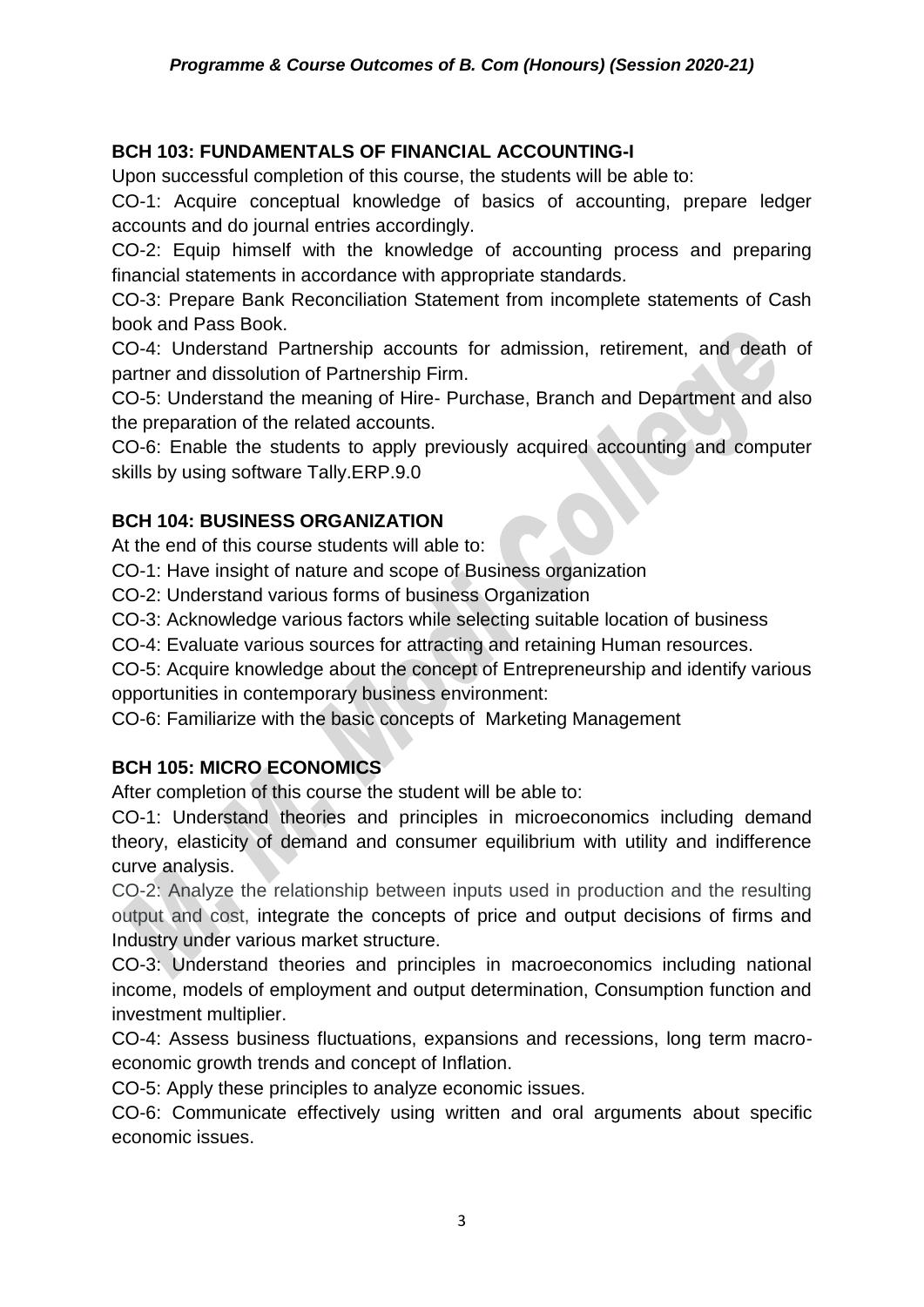#### **BCH 106: BUSINESS LAW-I**

After completing this course the students will get the basic knowledge of the important laws relevant to conduct general business activities in physical and virtual spaces along with relevant case laws.

CO-1: Understand the basic aspects of contracts for making the agreements, contracts and subsequently enter valid business propositions

CO-2: Learn legitimate rights and obligations under the Sale of Goods Act.

CO-3: Understand the fundamentals of the Patent Act, 1970

CO-4: Acquire skills to initiate entrepreneurial ventures as LLP.

CO-5: Understand the fundamentals of internet based activities under the information and Technology Act.

CO-6: Understand the working of negotiable instruments under the Negotiable and Instrument Act 1881.

#### **BCH 201: PUNJABI**

# **ਪੰਜਾਬੀ ਲਾਜ਼ਮੀ ਵਿਸ਼ੇਦੀ ਪੜ੍ਹਾਈ ਉਪਰੰਤ ਵਿਵਦਆਰਥੀਆਂ ਦੀ ਯੋਗਤਾ ਅਤੇਸਮਰਥਾ ਵਿਚ ਸਾਰਥਕ ਿਾਧਾ ਹੋਿੇਗਾ**

ਵਿਆਕਰਨਕ ਪੱਧਰ ਉੱਤੇ ਪੰਜਾਬੀ ਭਾਸ਼ਾ ਨੂੰ ਸ਼ੁੱਧਰੁਪ ਵਿਚ ਉਚਾਰਨ, ਲਿਖਣ ਅਤੇ ਪੜ੍ਹਨ ਦਾ ਹਨਰ ਪੰਜਾਬੀ ਭਾਸ਼ਾ ਦੇ ਸ਼ਬਦ ਨਿਰਮਾਣ ਪਬੰਧ ਦਾ ਗਿਆਨ

ਵੱਖ ਵੱਖ ਉਪਭਾਸ਼ਾਵਾਂ ਦੀ ਵੱਖਰਤਾ ਰਾਹੀਂ ਪੰਜਾਬ ਦੀ ਭਾਸ਼ਾਈ ਭਿੰਨਤਾ ਤੇ ਵਿਸ਼ਾਲਤਾ ਦਾ ਗਿਆਨ

ਵਿਭਿੰਨ ਸਮਾਜਿਕ, ਰਾਜਨੀਤਕ, ਧਾਰਮਿਕ ਮੱਦਿਆਂ ਸਬੰਧੀ ਵਿਚਾਰਾਂ ਦੇ ਨਿਰਮਾਣ ਦੀ ਸਮਰੱਥਾ ਵਿਚਵਾਧਾ ਮੁਕਾਬਲੇ ਦੀਆਂ ਪੀਖਿਆਵਾਂ ਵਿਚ ਸਹਾਇਕ

ਸਮਾਜਿਕ ਰਿਸ਼ਤਿਆਂ ਵਿਚ ਭਾਵਾਂ ਦੀ ਸਰਲ ਪੇਸ਼ਕਾਰੀ ਨਿਜੀ ਚਿੱਠੀ-ਪੱਤਰ ਰਾਹੀਂ ਕਰਨ ਦੀ ਯੋਗਤਾ

ਵਪਾਰਕ ਪੱਤਰ ਵਿਹਾਰ ਰਾਹੀਂ ਵਪਾਰਕ ਪੱਧਰ 'ਤੇ ਸੰਚਾਰ ਸਮਰੱਥਾ ਦਾ ਵਿਕਾਸ

ਭਾਸ਼ਾ ਦੇ ਵਿਭਿੰਨ ਰੂਪਾਂ ਨੂੰ ਸਮਝਕੇ ਸਮਾਜ ਵਿੱਚ ਪ੍ਰਭਾਵਸ਼ਾਲੀ ਰੂਪ ਵਿੱਚ ਵਿਚਰਨ ਦੀ ਯੋਗਤਾ

ਭਾਸ਼ਾ ਦੀ ਸਮਰੱਥਾ ਪ੍ਛਾਣ ਕੇਅੰਦਰਲੀ ਯੋਗਤਾ ਦਾ ਸਿੀ ਪ੍ਰਯੋਗ ਕਰਨਾ

ਸਾਹਿਤਕ ਰਚਨਾਵਾਂ ਦੇ ਮਾਧਿਅਮ ਨਾਲ ਵਿਦਿਆਰਥੀਆਂ ਅੰਦਰ ਸਾਹਿਤਕ ਰਚੀਆਂ ਦਾ ਵਿਕਾਸ ਹੋਵੇਗਾ

### **BCH 202: COMPUTER APPLICATION IN BUSINESS**

After Completion of this Course the student will be able to:-

CO-1: Understand the Practical aspects of MS-Windows 7

CO-2: Learn the MS-Office 2007 Including Ms-Word, Ms-PowerPoint, Ms-Excel.There Utility in writing document, creating spreadsheet, preparation PowerPoint presentation

CO-3: Acqaint himself with working of computer system & its parts

CO-4: Learn Number system. A technique to represent computer system architecture, every value that you are saving and getting into/from computer memory

#### **BCH 203: FUNDAMENTALS OF FINANCIAL ACCOUNTING-II**

Upon successful completion of this course, the students will be able to: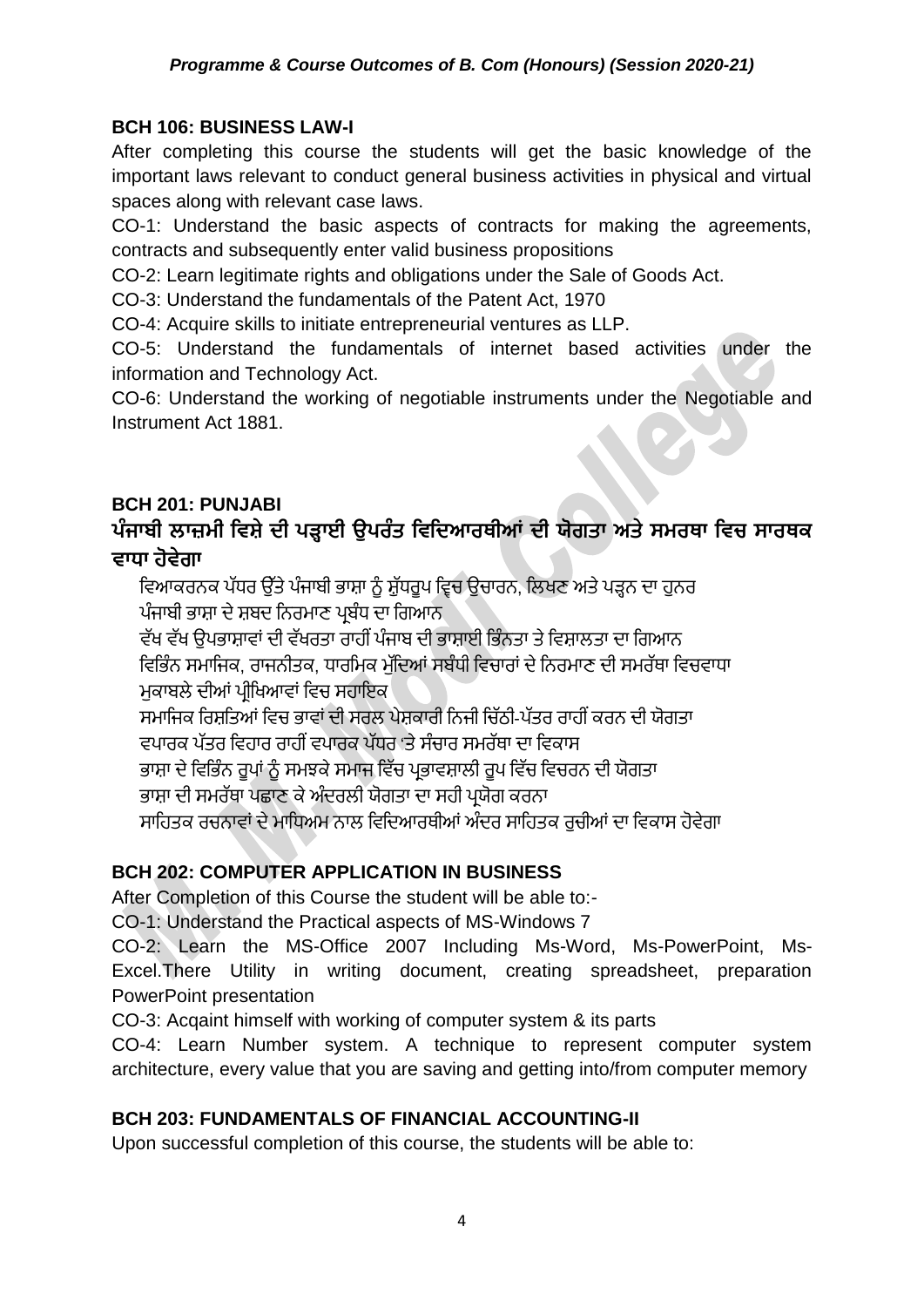#### *Programme & Course Outcomes of B. Com (Honours) (Session 2020-21)*

CO-1:Acquire conceptual knowledge of basics of accounting, prepare ledger accounts and do journal entries accordingly.

CO-2: Equip himself with the knowledge of accounting process and preparing financial statements in accordance with appropriate standards.

CO-3: Prepare Bank Reconciliation Statement from incomplete statements of Cash book and Pass Book.

CO-4: Expound Partnership accounts for admission, retirement, death of partner and dissolution of Partnership Firm.

CO-5: Understand the meaning of Hire- Purchase, Branch and Department and also the preparation of the related accounts.

CO-6: Apply previously acquired accounting and computer skills by using software Tally.ERP.9.0

#### **BCH 204: FUNCTIONAL MANAGEMENT**

After completion of this course the student will be able to:

CO-1: Understand the meaning, scope, significance, functions and process of management.

CO-2: enlist the characteristics, process and types of plans and understand the difference between delegation and decentralisation of authority and types of organization structure.

CO-3: Become aware of the process of recruitment and selection and types of training provided to the employee on joining the organization.

CO-4: Interpret the concept of motivation, its types and various theories of motivation

CO-5 : Have an insight of meaning of leadership and types of leadership styles along with importance of communication and Co-ordination.

#### **BCH 205: MACRO ECONOMICS**

After completion of this course the student will be able to:

CO-1: Understand theories and principles in microeconomics including demand theory, elasticity of demand and consumer equilibrium with utility and indifference curve analysis.

CO-2: Analyze the relationship between inputs used in production and the resulting output and cost, integrate the concepts of price and output decisions of firms and Industry under various market structure.

CO-3: Understand theories and principles in macroeconomics including national income, models of employment and output determination, Consumption function and investment multiplier.

CO-4: Assess business fluctuations, expansions and recessions, long term macroeconomic growth trends and concept of Inflation.

CO-5: Apply these principles to analyze economic issues.

CO-6: Communicate effectively using written and oral arguments about specific economic issues.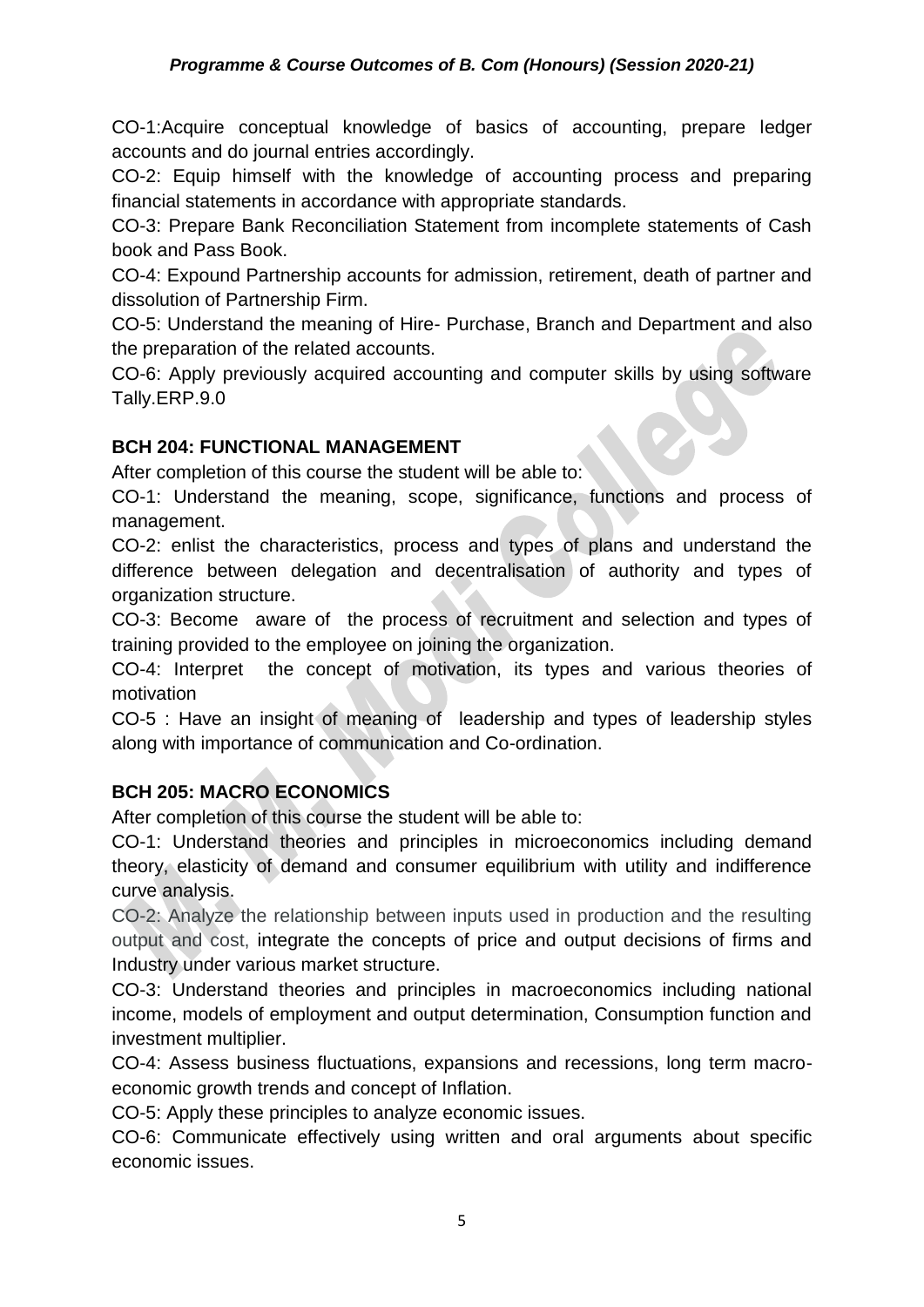#### **BCH 206: BUSINESS LAW-II**

After completing this course the students will get the basic knowledge of the important laws relevant to conduct general business activities in physical and virtual spaces along with relevant case laws.

CO-1: Interpret the basic aspects of contracts for making the agreements, contracts and subsequently enter valid business propositions

CO-2: Learn legitimate rights and obligations under the Sale of Goods Act.

CO-3: Equip himself with the fundamentals of the Patent Act, 1970

CO-4: Acquire skills to initiate entrepreneurial ventures as LLP.

CO-5: Understand the fundamentals of internet based activities under the information and Technology Act.

CO-6: Understand the working of negotiable instruments under the Negotiable and Instrument Act 1881.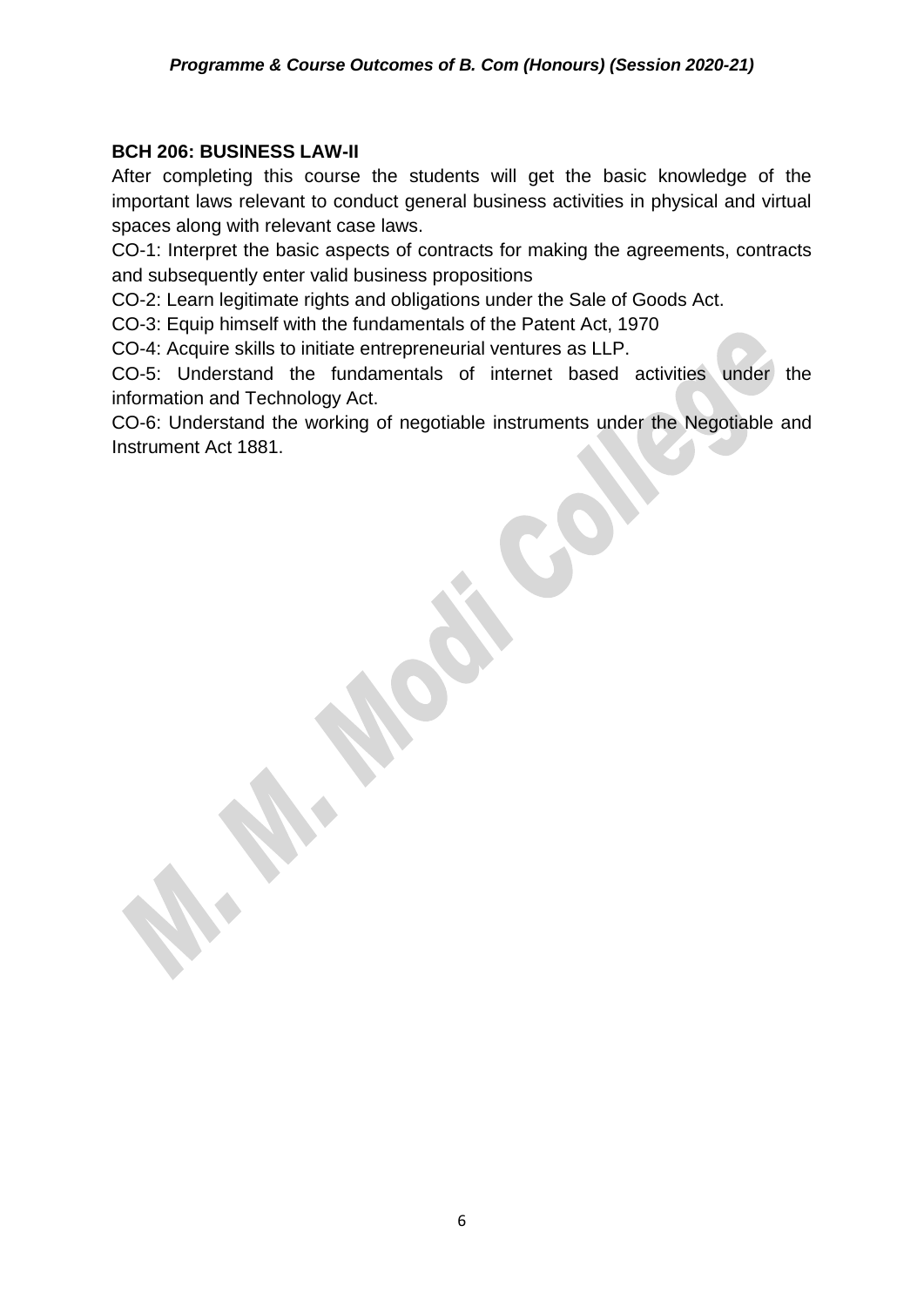# **Course Outcomes (COs)**

#### **B. Com (Honours) - II**

#### **Semester-3rd**

| Code           | <b>Course</b>                            |  |  |
|----------------|------------------------------------------|--|--|
| <b>BCH 301</b> | <b>Banking Operations and Procedures</b> |  |  |
| <b>BCH 302</b> | <b>Corporate Accounting-I</b>            |  |  |
| <b>BCH 303</b> | Income Tax Law-I                         |  |  |
| <b>BCH 304</b> | <b>Business Statistics</b>               |  |  |
| <b>BCH 305</b> | Company Law                              |  |  |
| <b>BCH 306</b> | Seminar                                  |  |  |

#### **Semester-4 th**

| Code           | <b>Course</b>                    |
|----------------|----------------------------------|
| <b>BCH 401</b> | <b>Fundamentals of Insurance</b> |
| <b>BCH 402</b> | <b>Corporate Accounting-II</b>   |
| <b>BCH 403</b> | <b>Income Tax Law-II</b>         |
| <b>BCH 404</b> | <b>Business Mathematics</b>      |
| <b>BCH 405</b> | <b>Auditing Practices</b>        |
| <b>BCH 406</b> | Indian Economy                   |

#### **BCH 301: BANKING OPERATIONS AND PROCEDURES**

At the end of the course the student will be able to:

CO-1: Outline various functions performed by Modern Banks.

CO-2: Understand the Liability occur in case of dishonor of cheque.

CO-3: List different type of accounts which customer can open with Banker.

CO-4: Demonstrate an awareness of law and practice in a Banking context

CO-5: Outline various services rendered by commercial banks.

#### **BCH 302: CORPORATE ACCOUNTING-I**

At the end of the course, the students will be able to:

CO-1: Acquire knowledge of corporate accounts, accounting standards and to describe various practices and procedures related to Company Act, 2013.

CO-2 Understand the basic structure and redemption of share capital and debentures, ability to grasp knowledge of right issue and bonus share.

CO-3: Develop ability to understand underwriting of shares, preparation of income statement, position statement and consolidate balance sheet for holding company.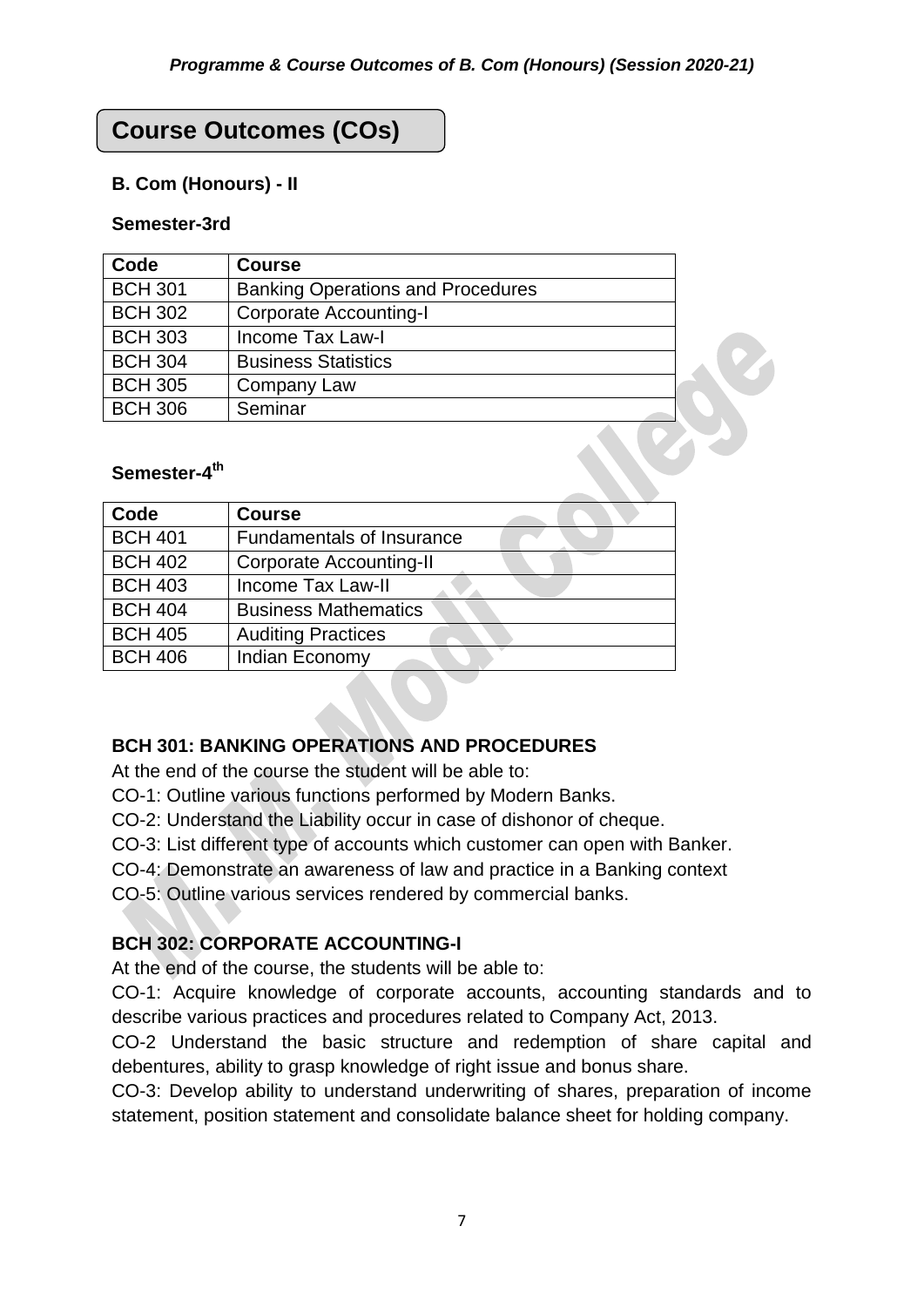CO-4: Accounting Standard-14 helps the students to know the process of Amalgamation and Internal reconstruction, interpretation and preparation of liquidation final accounts.

CO-5: Enlarge capability to understand the concept and preparation of accounts related to banking and insurance company, valuation of shares and goodwill.

#### **BCH 303: INCOME TAX LAW-I**

After completing this course the students will get the knowledge of laws pertaining to levy of income tax in India and to enable students to apply the same practically.

CO-1: Understand the basic concepts in the law of income tax and determine the residential status of different persons.

CO-2: Identify the five heads in which income is categorized and to compute income under the heads salary, income from house property, capital gains, profit and gain from business and profession and income from other sources.

CO-3: Understand clubbing provisions, aggregate income after set-off and carry forward of losses.

CO-4: Identify deductions out of gross total income and computation of total income in regard to different assesses.

CO-5: The concept of advance payment of tax, tax deducted at source, appeals and refunds will enable the students to deal with the assessment procedure.

#### **BCH 304: BUSINESS STATISTICS**

Upon successful completion of this course, the students will be able to:

CO-1 Understand basic concepts of Statistics such as collection of data, tabular and graphical representation of data.

CO-2 Calculate Measures of Central Tendency, Dispersion, Correlation and Regression analysis.

CO-3 Analyze the time series, trends, moving average and computation of seasonal indices.

CO-4 Solve the problems relating to Index number.

CO-5 Understand the concept relating to forecasting, and they would forecast the demand and sales of companies or industries.

#### **BCH 305: COMPANY LAW**

After completion of this course the student will be able to:

CO-1: Understand the background of New Companies Act, 2013 and kinds of companies.

CO-2: Acknowledge and explicate the three important documents for incorporation and commencement of Business of Company: Memorandum of Association, Articles of Association and Prospectus.

CO-3: Specify the various types of shares and share capital and elucidate the alteration of MOA, AOA and consequences of misrepresentation in prospectus.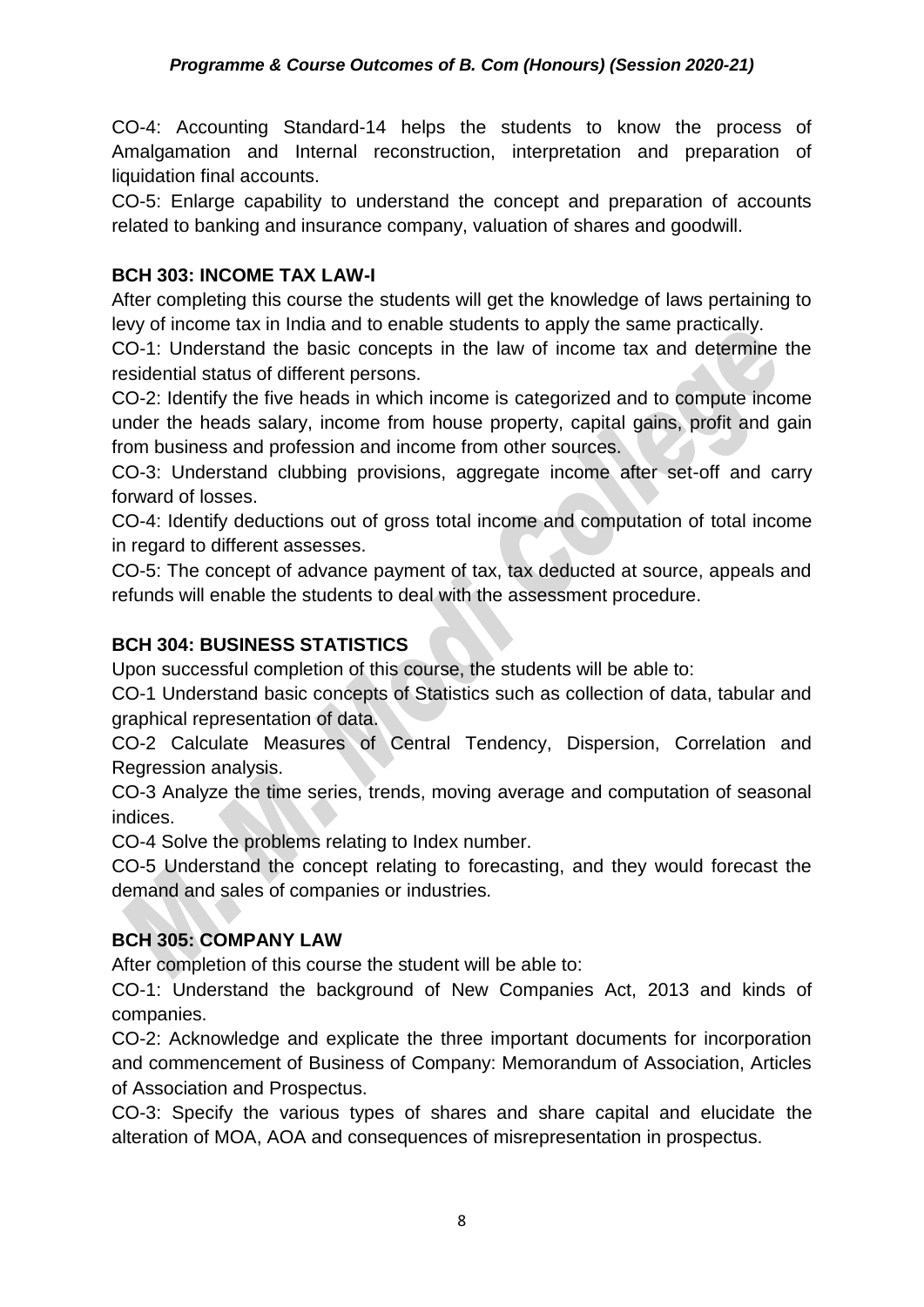CO-4: Recognize the powers and duties of directors and know various forms of winding up of company.

#### **BCH 306: SEMINAR**

After completion of this course the student will be able to:

CO-1: Understand the practical aspect of financial accounting using Tally ERP 9.0.

CO-2: learn the procedure of e-return-filing for individuals.

CO-3: Know about various deductions and calculation of rebate while assessing the income of individuals under the guidance of CA.

CO-4: Use their theoretical knowledge of accounting and finance in practical training.

#### **BCH 401: Fundamentals of Insurance**

After completion of this course the student will be able to:

CO-1: Have a basic understanding of the insurance mechanism. It explains the concept of insurance and how it is used to cover risk, the relationship between insurers and their customers and the importance of insurance contracts .

CO-2: Acquire knowledge about the Concept and nature of Insurance

CO-3: Understand the fundamentals of contract of insurance.

CO-4: Enlist various types of Insurance provided by insurance sector in India

CO-5: Analyze the Recent trends in Insurance sector in India

CO-6: Understand regulatory framework of Insurance under IRDA

#### **BCH 402: CORPORATE ACCOUNTING-II**

At the end of the course, the students will be able to:

CO-1: Acquire knowledge of corporate accounts, accounting standards and to describe various practices and procedures related to Company Act, 2013.

CO-2: Understand the basic structure and redemption of share capital and debentures, ability to grasp knowledge of right issue and bonus share.

CO-3: Develop ability to understand underwriting of shares, preparation of income statement, position statement and consolidate balance sheet for holding company.

CO-4: Accounting Standard-14 helps the students to know the process of Amalgamation and Internal reconstruction, interpretation and preparation of liquidation final accounts.

CO-5: Enlarge capability to understand the concept and preparation of accounts related to banking and insurance company, valuation of shares and goodwill.

#### **BCH 403: INCOME TAX LAW-II**

After completing this course the students will get the knowledge of laws pertaining to levy of income tax in India and to enable students to apply the same practically.

CO-1: Understand the basic concepts in the law of income tax and determine the residential status of different persons.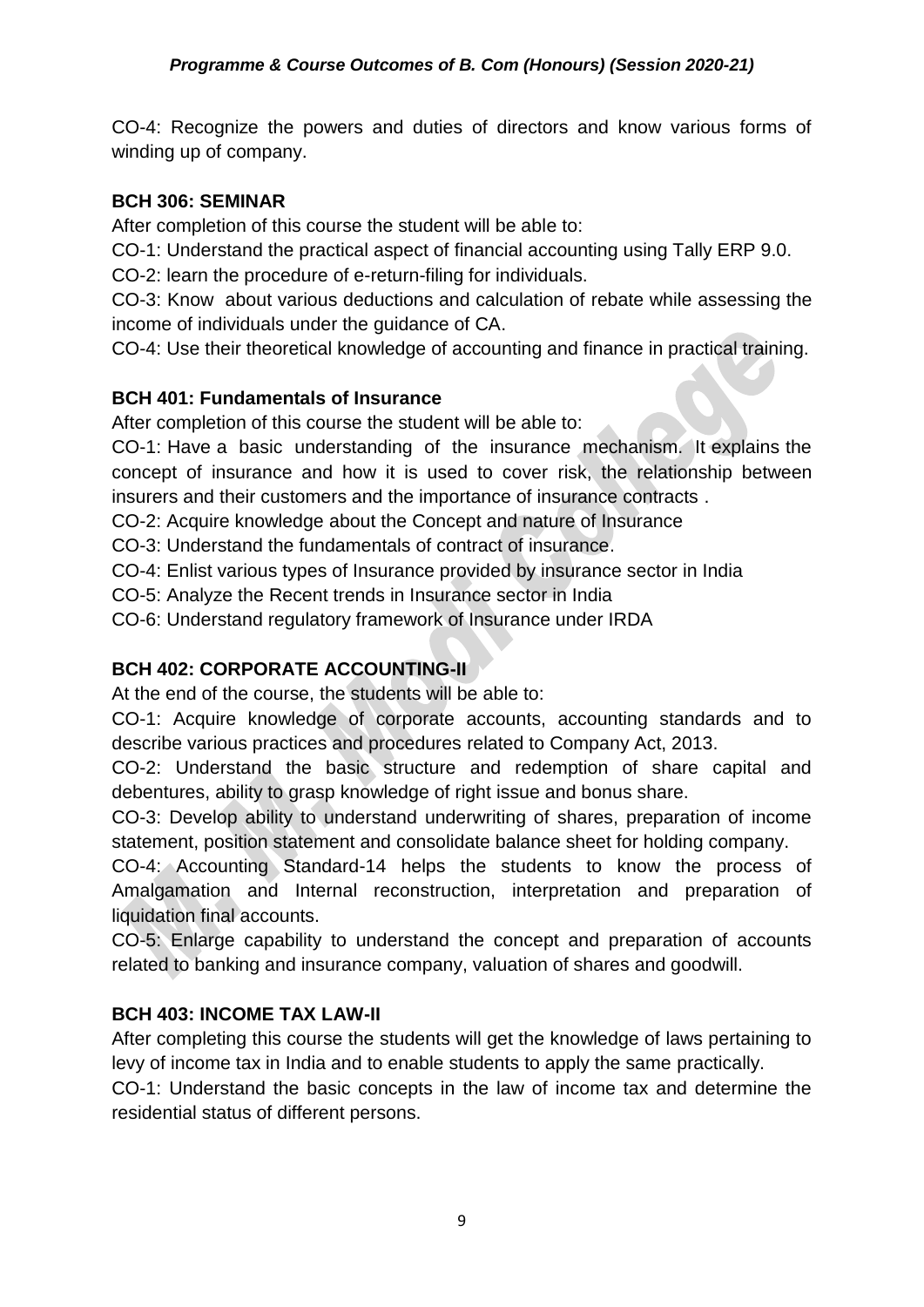#### *Programme & Course Outcomes of B. Com (Honours) (Session 2020-21)*

CO-2: Identify the five heads in which income is categorized and to compute income under the heads salary, income from house property, capital gains, profit and gain from business and profession and income from other sources.

CO-3: Understand clubbing provisions, aggregate income after set-off and carry forward of losses.

CO-4: Identify deductions out of gross total income and computation of total income in regard to different assesses.

CO-5: The concept of advance payment of tax, tax deducted at source, appeals and refunds will enable the students to deal with the assessment procedure.

#### **BCH 404: BUSINESS MATHEMATICS**

After completing this course, the students will be able to:

CO-1: Acquaint with the concepts and types of matrices and determinants and solve the system of linear equations in matrices.

CO-2: Appropriately formulate linear programming models and application of OR techniques to solve these Linear programming problems.

CO-3: Analyze real world scenarios to formulate and solve the problems using simple and compound interest,

CO-4: Know about annuities its,types, its amount and present value and then interpret and clearly communicate the results.

CO-5: Understand and interpret variety of problems such as assignment, transportation and travelling salesman, etc.

#### **BCH 405: AUDITING PRACTICES**

Upon completion of this course, the learner will be able to:

CO-1: Understand the main objectives underlying Audit and importance of an errorfree financial statement.

CO-2: Successfully differentiate between internal control, internal check types of audit and internal audit and appreciate the importance of different types of audits for different types of business houses.

CO-3: Get deeper insight in the role of Institute of Chartered Accountants of India for issuing auditing standards to conduct audit and other assurance engagements.

CO-4: Understand auditors' qualifications, disqualification, rights, duties and liabilities and acquire knowledge of audit evidence and documentation

CO-5: Familiarize with the role of professional ethics and computerized Auditing in present scenario of work culture.

CO-6: This course will help students to prepare for CA, CS and auditing specific competitive exams

#### **BCH 406: INDIAN ECONOMY**

After completing this course the students will be able to:

CO-1: Equip himself with the knowledge about Indian economy, its developments, new opportunities & problems, and role of different government authorities.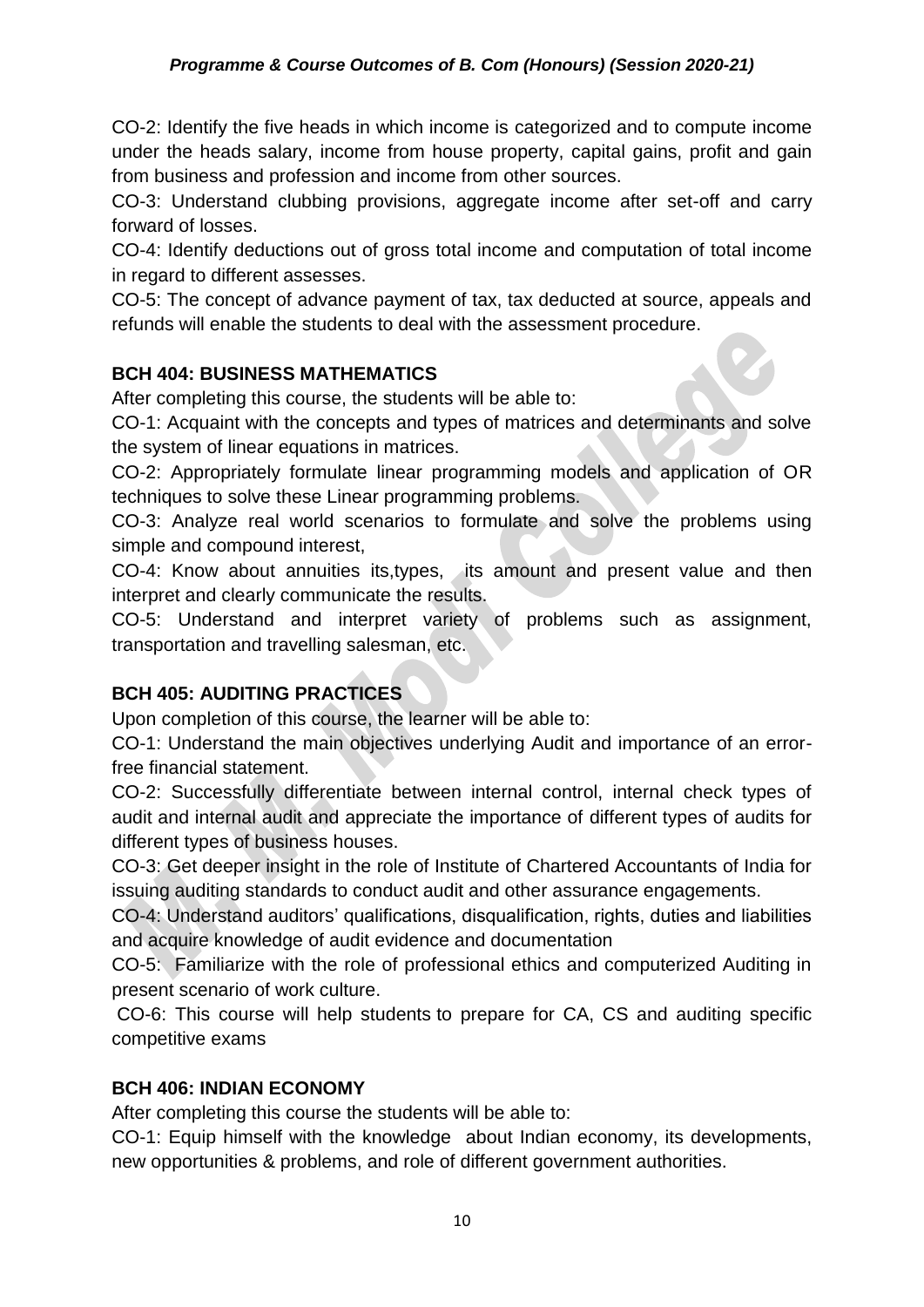CO-2: Acknowledge the different development agenda of the economy during each five-year plan, like increasing national income, improving per capita income and quality of life & standard of living of the Indian people.

CO-3: Explain the problems and new opportunities in agriculture and industrial sector of Indian economy, new developments & government initiativesto face problems.

CO-4: Evaluate the international relations through foreign policy, export and imports of India , also tell about the balance of payment position (surplus or deficit).

CO-5: Acknowledge about the targets and achievements of five year economic plans, New targets and opportunities of NITI Aayog for new India.

11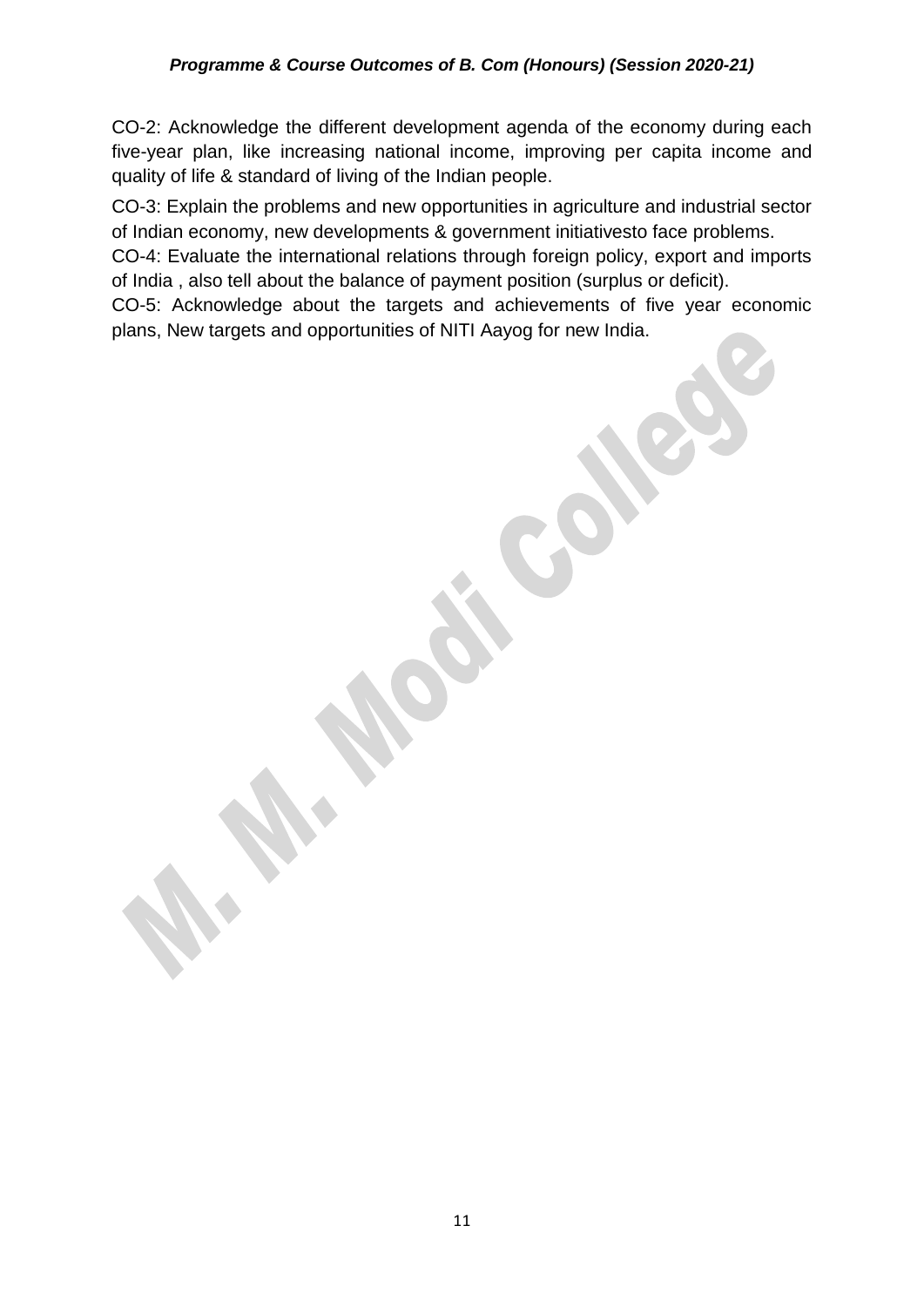# **Course Outcomes (COs)**

#### **B. Com (Honours) - III**

#### **Semester- 5th**

| Code           | <b>Course</b>                           |  |
|----------------|-----------------------------------------|--|
| <b>BCH 501</b> | <b>Management Accounting-I</b>          |  |
| <b>BCH 502</b> | <b>Cost Accounting-I</b>                |  |
| <b>BCH 503</b> | <b>Indirect Taxes</b>                   |  |
| <b>BCH 504</b> | <b>Fundamentals Of Entrepreneurship</b> |  |
| <b>BCH 505</b> | E-Commerce                              |  |
| <b>BCH 506</b> | <b>Money And Banking</b>                |  |

#### **Semester- 6 th**

| Code           | <b>Course</b>                                   |
|----------------|-------------------------------------------------|
| <b>BCH 601</b> | <b>Management Accounting-II</b>                 |
| <b>BCH 602</b> | <b>Cost Accounting-II</b>                       |
| <b>BCH 603</b> | <b>Financial Management</b>                     |
| <b>BCH 604</b> | Corporate Governance & Social Responsibility of |
|                | <b>Business</b>                                 |
| <b>BCH 605</b> | <b>Production and Operations Management</b>     |
| <b>BCH 608</b> | <b>Financial Institutions and Markets</b>       |

#### **BCH 501 MANAGEMENT ACCOUNTING-I**

After completing this course, the students will be able to:

CO-1: Apply management accounting and its objectives in facilitating decision making.

CO-2: Give proper idea on financial statement analysis from practical point of view.

CO-3: Prepare Cash Flow and Funds Flow statements this helps them in planning for intermediate and long-term finances.

CO-4: Calculate various accounting ratios and analyse and interpret the liquidity, solvency, turnover and profitability by these ratios.

CO-5: Develop the know-how and concept of marginal costing with practical problems and applications of Marginal costing.

CO-6: Acquaint the meaning and types of Budgets and the concept of budgetary control.

#### **BCH 502: COST ACCOUNTING-I**

At the end of the course, the students will be able to: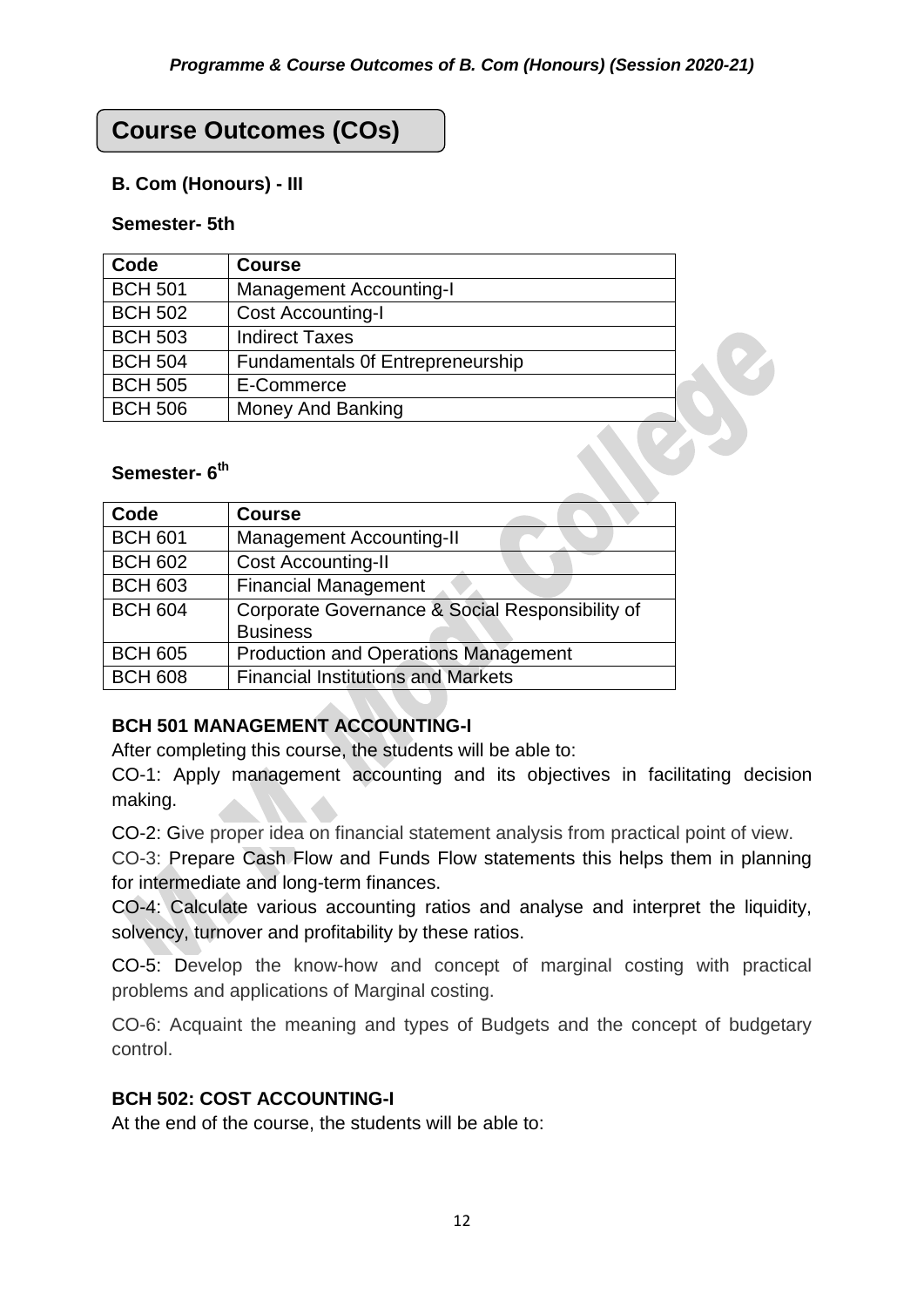CO-1: Acquire in depth indulgent of cost accounting principles for identification, analysis and interpretation of cost components and ascertainment using various costing methods and procedures.

CO-2: Understand the basic structure of cost accounting and cost related concepts, preparation of cost sheet along with elements of cost, analyse and evaluate information related to material, labour and overhead costs.

CO-3: Develop ability to understand and calculate the cost through FIFO, LIFO and Average Method, cost determination through apportionment and absorption of overheads, over valuation and under valuation of overheads.

CO-4: Reconciliation of cost and financial account help the students to find out any discrepancies and error arising from cost accounts and to understand the basic fundaments of unit costing, identification of difference between job and contract costing.

CO-5: Enlarge capability to comprehend and calculate equivalent production, structure of process costing; identify the disparity between traditional costing and activity base costing.

#### **BCH 503: INDIRECT TAXES**

Upon completion of the course, students will be able to:

CO-1: Understand the comprehensive system of indirect taxes in India along with features and scope of GST.

CO-2: Compare the previous tax system and the present GST regime to critically examine the strengths and weaknesses of both systems.

CO-3: Explain the value of time and place for levy of tax, registration procedure for claiming input tax credit and Kelkar shah model of GST in comparison to Australian and Canadian model.

CO-4: Describe the powers and functions of GST Council and its role in the administration of GST.

CO-5: Familiarize with the concept of reverse charge mechanism, tax invoices, debit/credit note, returns and payments, appeals and returns under GST.

CO-6: Know various types of custom duty, the modes of valuation, exemptions and procedures applicable for exports and imports under Indian Customs Act.

#### **BCH 504: Fundamentals of Entrepreneurship**

At the end of this course students will able to:

CO-1: Understand the meaning, scope and role of Entrepreneur in economic development.

CO-2: Identify the Psychological needs, Qualities for Entrepreneurship.

CO-3: Create awareness on various Entrepreneurship Development Programme.

CO-4: Learn about various Incentives provided by government for new Entrepreneur

CO-5: Understand legal requirement for establishing new unit by an Entrepreneur

CO-6: Acquire the Concept of Business Incubators in Promoting Entrepreneurship.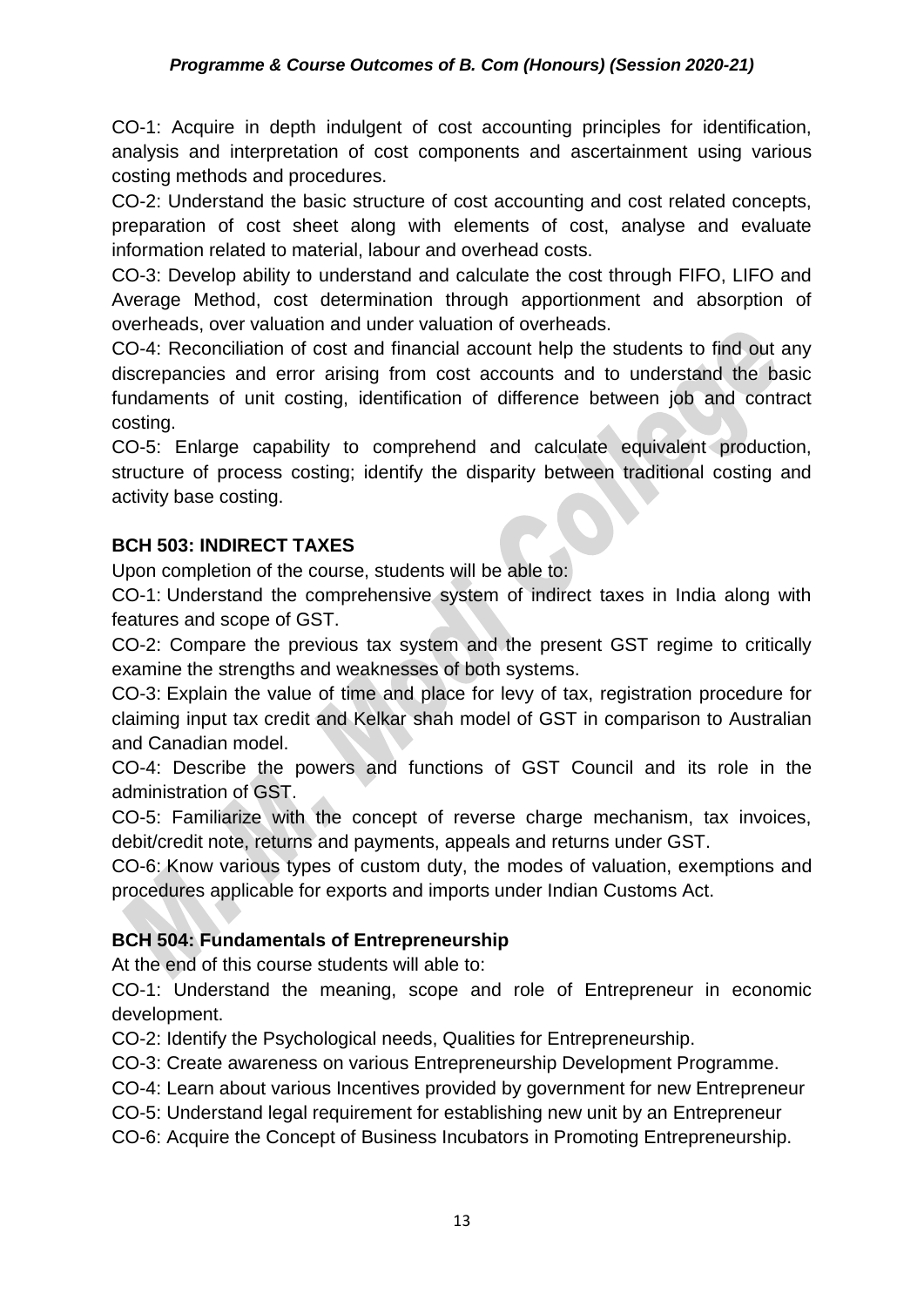#### **BCH-505 E-Commerce**

After Completion of this Course the student will be able to:-

CO-1:Understand the Meaning, Concepts, Importance, Functions of E-commerce, Difference between E-commerce and E-Business

CO-2: Have an insight of Internet and its relation of E-commerce, Problems and opportunity of e-commerce in India

CO-3: Understand the framework of E-commerce, Supply chain Management, online business brick v/s pure online and click business

CO-4: Learn various operations of E-commerce. Type of E-payment system, These strategies will help the learners to make safe use of digital payment system ,Concepts of E-marketing will helps the learners make effective use of electronic marketing channels

Co-5-Learn about E-governance applications. There utility in E-Government **Websites** 

#### **BCH-508 MONEY AND BANKING COURSE OUTCOMES:**

After completing this course the students will be able to:

CO-1: Learn about the Indian financial system by studying the concept money its evolutions &its usages, and banking, its role and performances in the India financial market.

CO-2: Understand the theories of money which evaluates the different determinants affecting the demand of money in the market.

CO-3: Highlight the different factors like interest rate structure which affect the money and credit creation in financial market.

CO-4: Understand the Indian banking system and explain the role of regulatory bodies in regulating the functions of the banks regards to their capital, borrowings etc.

CO5:Acknowledge the role of commercial banking in developing the economy by facilitating the Indian public, providing facilities like borrowings, public deposits, internet banking, E-banking, mobile banking, retail banking etc. and maintain the monetary policy for the stability

#### **BCH 601 MANAGEMENT ACCOUNTING-II COURSE OUTCOMES**

After completing this course, the students will be able to:

CO-1: Apply management accounting and its objectives in facilitating decision making.

CO-2: Give proper idea on financial statement analysis in practical point of view.

CO-3: Prepare Cash Flow and Funds Flow statements this helps them in planning for intermediate and long-term finances.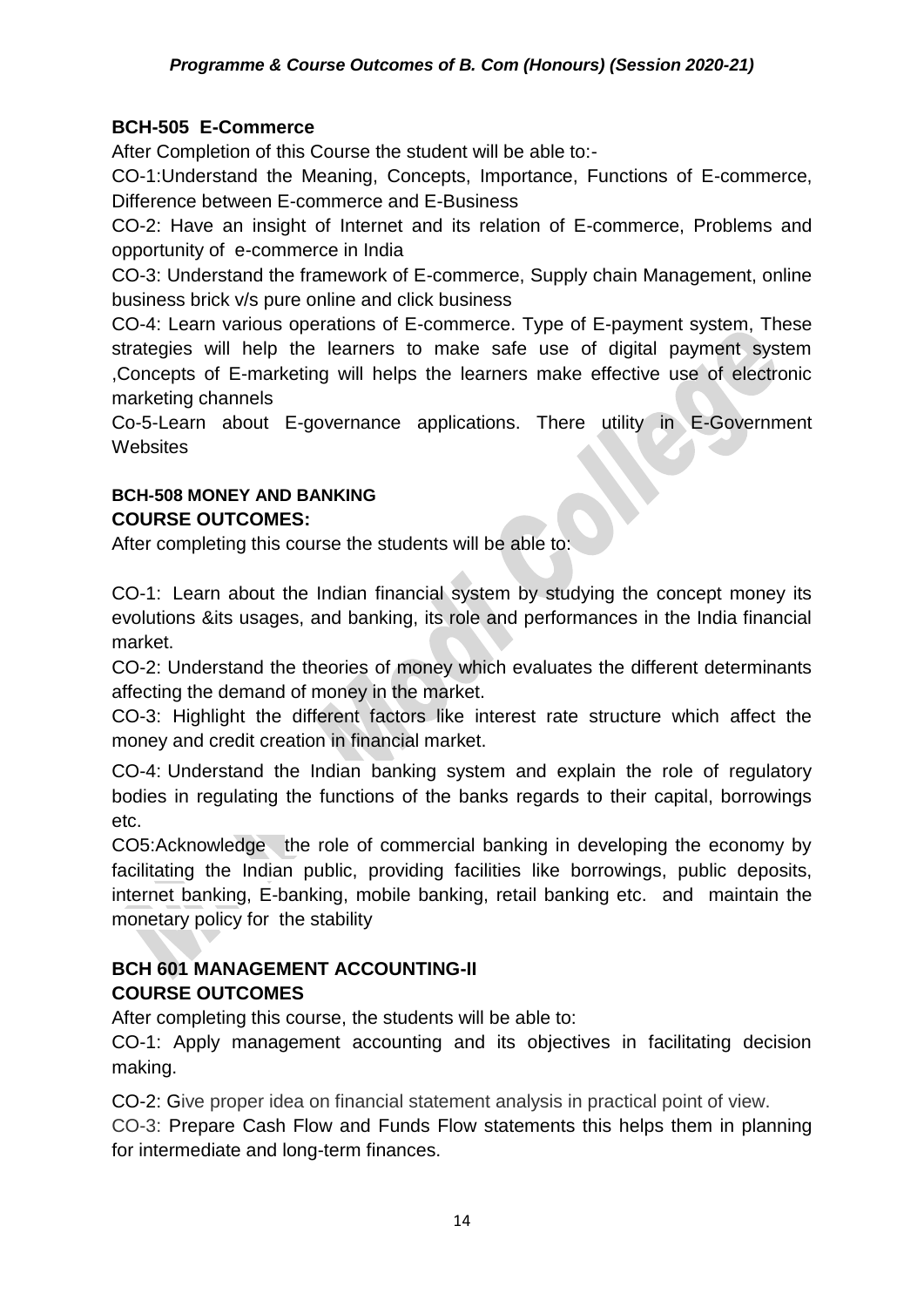CO-4: Calculate various accounting ratios and analyse and interpret the liquidity, solvency, turnover and profitability by these ratios.

CO-5: Develop the know-how and concept of marginal costing with practical problems and applications of Marginal costing.

CO-6: Acquaint himself with the meaning and types of Budgets and the concept of budgetary control.

#### **BCH 602: COST ACCOUNTING-II**

At the end of the course, the students will be able to:

CO-1: Acquire in depth indulgent of cost accounting principles for identification, analysis and interpretation of cost components and ascertainment using various costing methods and procedures.

CO-2: Understand the basic structure of cost accounting and cost related concepts, preparation of cost sheet along with elements of cost, analyse and evaluate information related to material, labour and overhead costs.

CO-3: Develop ability to understand and calculate the cost through FIFO, LIFO and Average Method, cost determination through apportionment and absorption of overheads, over valuation and under valuation of overheads.

CO-4: Reconciliation of cost and financial account help the students to find out any discrepancies and error arising from cost accounts and to understand the basic fundaments of unit costing, identification of difference between job and contract costing.

CO-5: Enlarge capability to comprehend and calculate equivalent production, structure of process costing; identify the disparity between traditional costing and activity base costing. .

#### **BCH 603: FINANCIAL MANAGEMENT**

After completion of this course students will be able to:

CO-1: Have good and in-depth understanding of the finance and importance of financial management in business concern.

CO-2: Understand the major objectives of financial management and their relationship with other functional areas.

CO-3: Gain information about various investment opportunities and their suitability in particular situations.

CO-4: Explain the sources & applications of finance and their effect on profit.

CO-5: Examine company's performance by considering important determinants for effective decision making.

#### **BCH-604 CORPORATE GOVERNANCE & SOCIAL RESPONSIBILITY OF BUSINESS**

After completing this course the students will get the knowledge of issues and practices of corporate governance and social responsibility of business